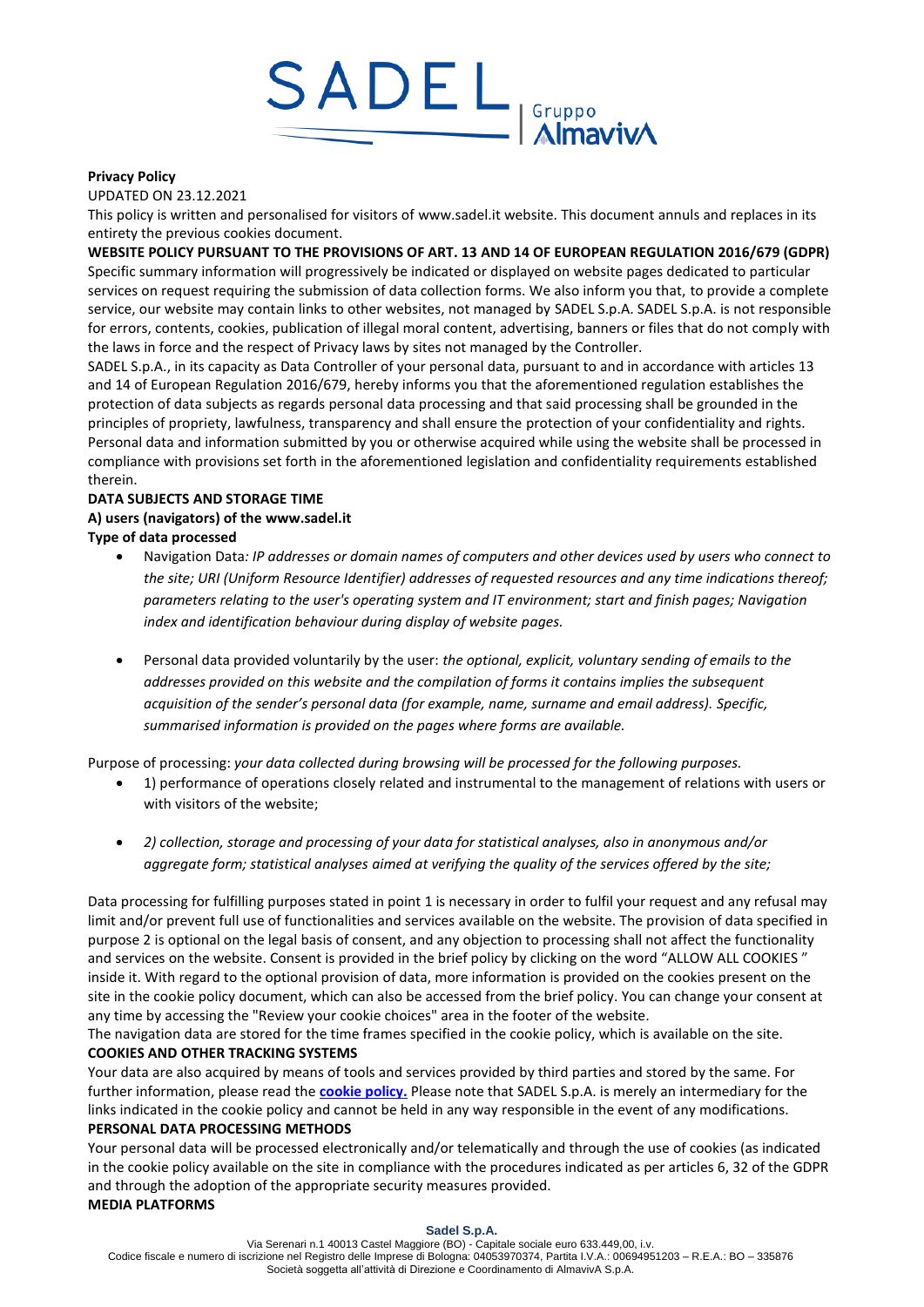SADEL S.p.A. may also provide links to other social media platforms which lead to servers installed by individuals or organisations over which it has no control. SADEL S.p.A. provides no representation, nor does it take any responsibility for the accuracy or any other aspect of the information available on such sites. The link to a third-party website cannot be understood as validation, on behalf of SADEL S.p.A., nor on behalf of the said third party, of the products and services of others or of the said third party. SADEL S.p.A. does not issue declarations or guarantees as to the use or filing of the user's data with third-party sites. We invite our users to examine the privacy policy that governs the thirdparty sites linked to our website carefully to have a complete view of the possible use of your personal data

### **RECIPIENTS OF PERSONAL DATA AND DATA DISSEMINATION**

Your data will be processed by duly authorised staff and will be disclosed to companies acting in their capacity as autonomous Controller or Data processor:

- external entities providing in-cloud services;
- technical assistance providers;
- third party service providers

You may request the full list by writing to the Controller Your data will not be distributed. **TRANSFER OF PERSONAL DATA:**

Your personal data may also be transferred, limited to the above mentioned purposes, to non-EU countries. Such transfer for sending company reports is legitimate insofar as it is guaranteed by the existence of adequacy decisions issued by the European Commission and/or protection clauses based on models adopted by the European Commission pursuant to art. 46 of the GDPR. You can request the Controller a copy of data protection measures implemented for the transfer of your personal data outside the EU, as well as information on the place where said data has been made available, by submitting a specific request to the Controller to the following email address: privacy@sadel.it

For data processed by cookies only, your data will be transferred to countries outside the European Union as indicated in the cookie policy of the companies providing the third-party cookie services. For more information, contact privacy@sadel.it

# **MINORS**

The Website is not intended for use by minors and no data from minors is collected by the Controller. In the event that the Data Controller is aware of the collection of such data (e.g. via the contact form) it will delete it immediately. The Controller will respond to requests for information in accordance with applicable laws. Please note that the person exercising parental responsibility is obliged, in the case of requests for information, to provide us with consent to the collection of the minor's personal data.

#### **DATA CONTROLLER**

The Data Controller is SADEL S.p.A., with registered office in Via Marino Serenari 1 – 40013 Castel Maggiore (Bo) Italy Phone. +39 051 705884 fax +39 051 705833 in the person of its pro tempore Legal Representative. Data Controller has appointed a Data Protection Officer ("DPO") that you can contact at the registrered office of Almaviva S.p.A. via Casal Boccone 188/190 – 00137 Roma (Italy) Phone. +39 06 3993.3549 email dpo.gruppoalmaviva@almaviva.it You have the right to obtain from the Data Controller the erasure (right to be forgotten), limitation, updating, rectification, portability, objection to the processing of personal data concerning you, and in general you can exercise all the rights provided for in Articles 15, 16, 17, 18, 19, 20, 21, 22 of European Regulation 2016/679 by sending an email to privacy@sadel.it

You also have the right to lodge a complaint with the Supervisory Authority

# **APPLICATION OF THE POLICY HEREIN**

If you have any doubts regarding this Policy, please contact SADEL S.p.A. by sending an e-mail to privacy@sadel.it **AMENDMENTS TO THIS POLICY**

SADEL S.p.A.reserves the right to update this policy in order to adapt it to any changes in the law and with due consideration of any suggestions submitted by employees, customers, associates and users. In the event of amendments on the part of SADEL S.p.A., the Privacy Policy on the main page of privacy and on the Homepage of the www.sadel.it website will promptly be updated

#### **RIGHTS OF DATA SUBJECTS**

EU Reg. 2016/679: Articles 15, 16, 17, 18, 19, 20, 21, 22 - Rights of the data subject